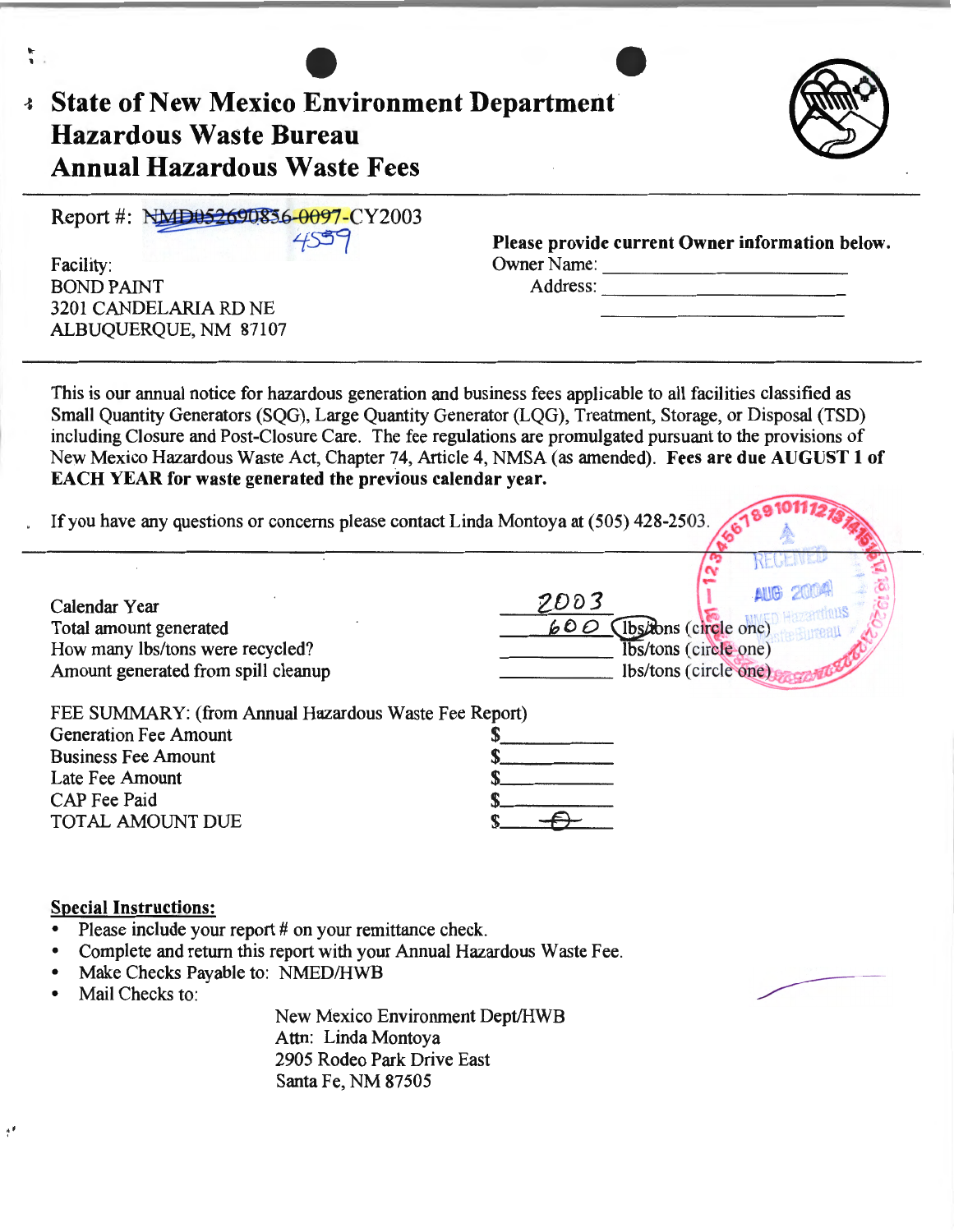

NEW MEXICO ENVIRONMENT DEPARTMENT **HAZARDOUS WASTE BUREAU** 

# ANNUAL HAZARDOUS WASTE FEE REPORT

Note: Complete and return this report with your invoice and payment

| <b>SECTION I:</b>                 | Y INFORMATION AND IDENTIFICATION |  |
|-----------------------------------|----------------------------------|--|
| <b>Facility Name:</b>             | Bond Pain TCo Inc                |  |
| <b>EPA Identification Number:</b> | Phone: 505-888-9737.27/03        |  |
| <b>Facility Address:</b>          |                                  |  |
|                                   | 3201 Candelaria NE               |  |
|                                   |                                  |  |
| <b>Mailing Address:</b>           |                                  |  |
|                                   | above                            |  |
|                                   |                                  |  |
| <b>Facility Contact:</b>          | $6ce$ $6e$                       |  |
| Title:                            | CoalroIIer                       |  |
| <b>Reporting Date:</b>            | $\mathcal{Q}_1$                  |  |

The New Mexico Hazardous Waste Generation Fee is comprised of two parts: a Business Fee and a Generation Fee. The Business Fee is determined by your generator status and the Generation Fee is determined by the amount of non-recycled hazardous waste, which is generated by the facility. It is important to note that your generator status is determined by adding the recycled and non-recycled hazardous waste generated by your facility each month.

Detailed regulations covering the annual hazardous waste fees are defined at 20.4.3 NMAC.

Page 1 of 5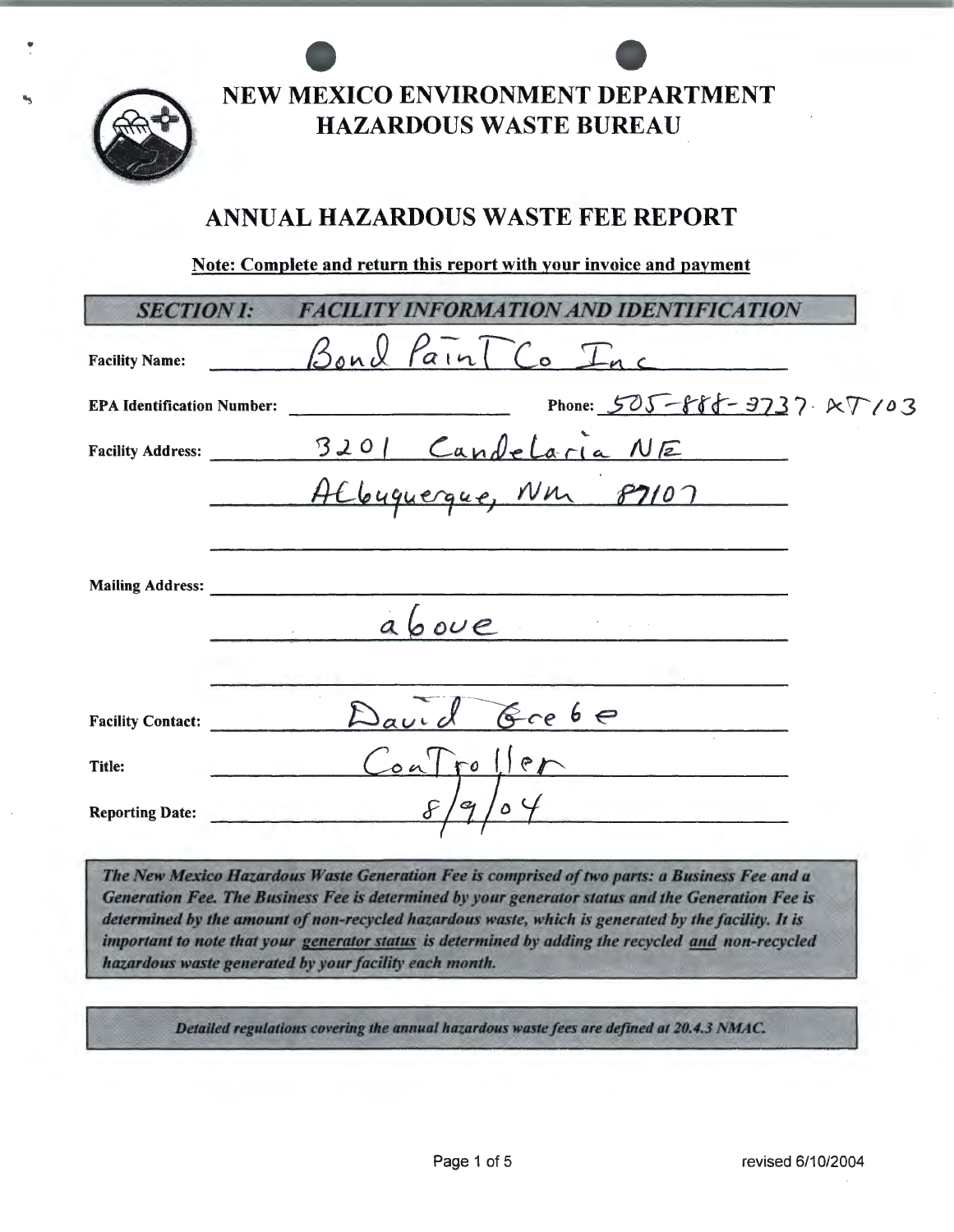## **SECTION II: ANNUAL GENERATION CALCULATIONS**

To calculate the annual waste generation amounts, use the schedule below. Enter the total pounds of hazardous waste generated per month and then subtract the pounds of recycled hazardous waste per month. The difference is the amount of non-recycled hazardous waste generated.

|                      |                                      | <b>Calendar Year:</b> |               |                   |                        |
|----------------------|--------------------------------------|-----------------------|---------------|-------------------|------------------------|
| Month                | <b>Total Hazardous</b><br>Waste (lb) |                       | Recycled (lb) |                   | Non-Recycled<br>$(lb)$ |
| January              |                                      |                       |               | $\!=\!$           |                        |
| February             |                                      |                       |               | $\equiv$          |                        |
| March                |                                      |                       |               | $=$               |                        |
| April                |                                      |                       |               | $\equiv$          |                        |
| May                  | $\tau$                               |                       |               | $=$               |                        |
| June                 |                                      |                       |               | $\equiv$          |                        |
| July                 |                                      |                       |               | $\!\!\!=\!\!\!\!$ |                        |
| August               |                                      |                       |               | $=$               |                        |
| September            |                                      |                       |               | $\equiv$          |                        |
| October              | $\bullet$                            |                       |               | $=$               |                        |
| November             |                                      |                       |               | $=$               |                        |
| December             |                                      |                       |               | $=$               |                        |
| <b>Annual Totals</b> |                                      |                       |               |                   |                        |

### **SECTION III:** *GENERATION STATUS DETERMINATION*

Determine your generator status using the largest amount of total hazardous waste generated during any one calendar month (from first column in Section II).

## *GENERATOR STATUS:*

• '

\* If you generate 220 lbs (100 kg) or less of hazardous waste (recycled and non-recycled) in any one month, you are a Conditionally Exempt Small Quantity Generator (CESQG).

If you generate more than 220 lbs (100 kg) but less than 2,206 lbs (1,000 kg) of hazardous waste<br>\* (recycled <u>and</u> non-recycled) in any one month, you are a Small Quantity Generator (SQG).

- 
- If you generate more than 2,205 lbs (1,000 kg) of hazardous waste (recycled and non-recycled) in any one month, you are a Large Quantity Generator (LQG).

IF YOU ARE A CESOG, YOU DO NOT OWE ANY FEES. PLEASE COMPLETE NOTE: THE CERTIFICATION SECTION OF THIS FORM AND RETURN TO OUR OFFICE.

,.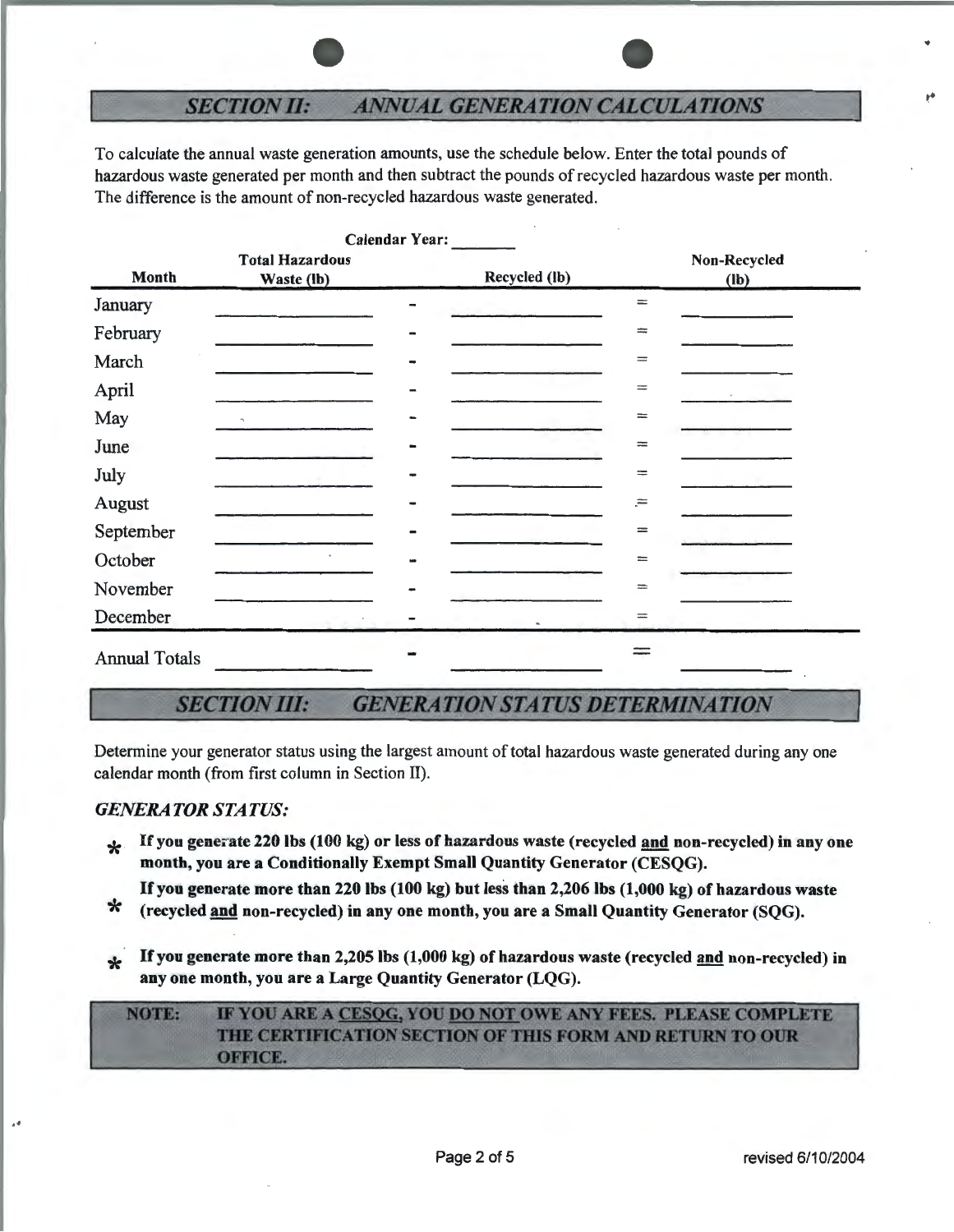**SECTION IV: BUSINESS FEES** 

Based on the generator status determined from Section III, check the appropriate category for this facility and pay the appropriate Business Fee.

> Conditional Exempt Small Quantity Generator  $\frac{1}{\text{Small Quantity}}$  no fees due Small Quantity Generator  $\frac{1}{\text{S 200.00}}$ Small Quantity Generator Large Quantity Generator  $$2,500.00$

**SECTION V: ANNUAL GENERATION FEES** 

1. Conditionally Exempt Small Quantity Generators do not owe any annual generator fees.

2. Small Quantity Generators shall pay the following fees based on the average monthly amount of non-recycled hazardous waste generated.

Annual total non-recycled hazardous waste from Section II divided by twelve equals monthly average

 $600$  lb / 12 =  $50$  pounds per month 1 - 500 pounds/month 501 - 1,000 pounds/month 1,001 - 2,205 pounds/month  $$ 35.00$ <br> $$ 100.00$  $\begin{array}{c} \text{3} \text{3} \text{5.00} \\ \text{5} \text{100.00} \\ \text{6} \text{250.00} \end{array}$ 

If  $\leq$  2,206 pounds/month, enter appropriate fee:  $\qquad \qquad$  \$ ----

3. Large Quantity Generators at a site shall pay the following fees for non-recycled hazardous waste generated for the reporting year, if both hazardous waste and hazardous wastewater were generated at the site, the generator must determine the amounts for each to calculate the fee. Use the following fee schedules for these calculations.

|     | pounds for the reporting year $X$ \$ 0.01 =                                                                          |  |
|-----|----------------------------------------------------------------------------------------------------------------------|--|
| and |                                                                                                                      |  |
| b.  | \$ 0.01 per ton of wastewater designated a hazardous waste solely because it exhibits a<br>hazardous characteristic. |  |
|     | tons for reporting year $X$ \$ 0.01 =                                                                                |  |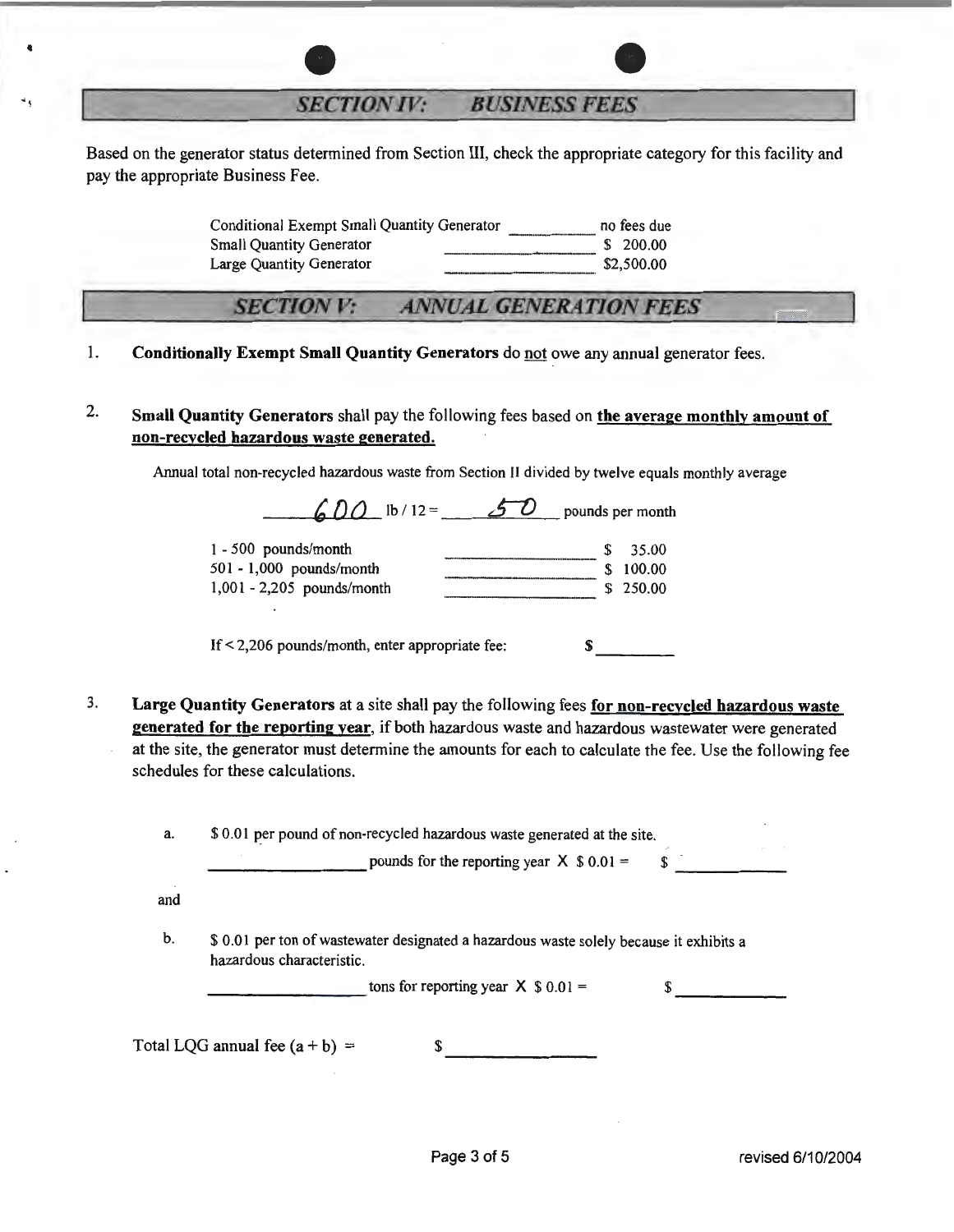## **SECTION VI: PAST DUE FEES**

Fees owed for previous years are calculated the same as above and are then multiplied by 1 %. The **sum** of the annual business fee (Section N) and the generation fee (Section V) are **multiplied** by the number of months that the fee is past due:

Business Fee + Generation  $X$  1%  $X$  Number of months past due = Late Fee

Example: ( $$200 + $35$ ) X 0.01 X 10 Months = \$23.50

This late fee is added to the business fee, the generation fee, and the administration charge of \$100 to determine the total past due fee owed for that year:

> Business Fee + Generation + Late Fee +  $$100 = Total$  Past Due Fee Example:  $$200.00 + $35.00 + $23.50 + $100.00 = $358.50$

If you are paying past due fees for multiple years, you pay the administration charge one time only. The fees for each year are due on Agust 1st of the following year.

Example: Fees for 2000 were due on August 1, 2001. Please calculate past due fees and enter them below:

| 1996 Fees                       |        |  |
|---------------------------------|--------|--|
| <b>1997 Fees</b>                |        |  |
| <b>1998 Fees</b>                |        |  |
| 1999 Fees                       |        |  |
| <b>2000 Fees</b>                |        |  |
| <b>2001 Fees</b>                |        |  |
| <b>2002 Fees</b>                |        |  |
| <b>Administrative Fee</b>       | 100.00 |  |
| <b>Total Past Due Fees Owed</b> |        |  |

#### **SECTION VII: CAP FEES**

CAP Fees: The aggregate amount of annual generation and business fees to be paid per person [as defined at 20.4.3.107(B)(12) NMAC] for any year based on this Part (20.4.3 NMAC) shall be limited to:

| One facility             | \$35,000.00 |
|--------------------------|-------------|
| Two facilities           | \$50,000.00 |
| Three or more facilities | \$65,000.00 |

If your facility generates non-recycled hazardous waste in amounts which will result in a total fee greater than the amounts given in the above table, you only pay the CAP Fee indicated. These CAP Fees does not apply to late fees.